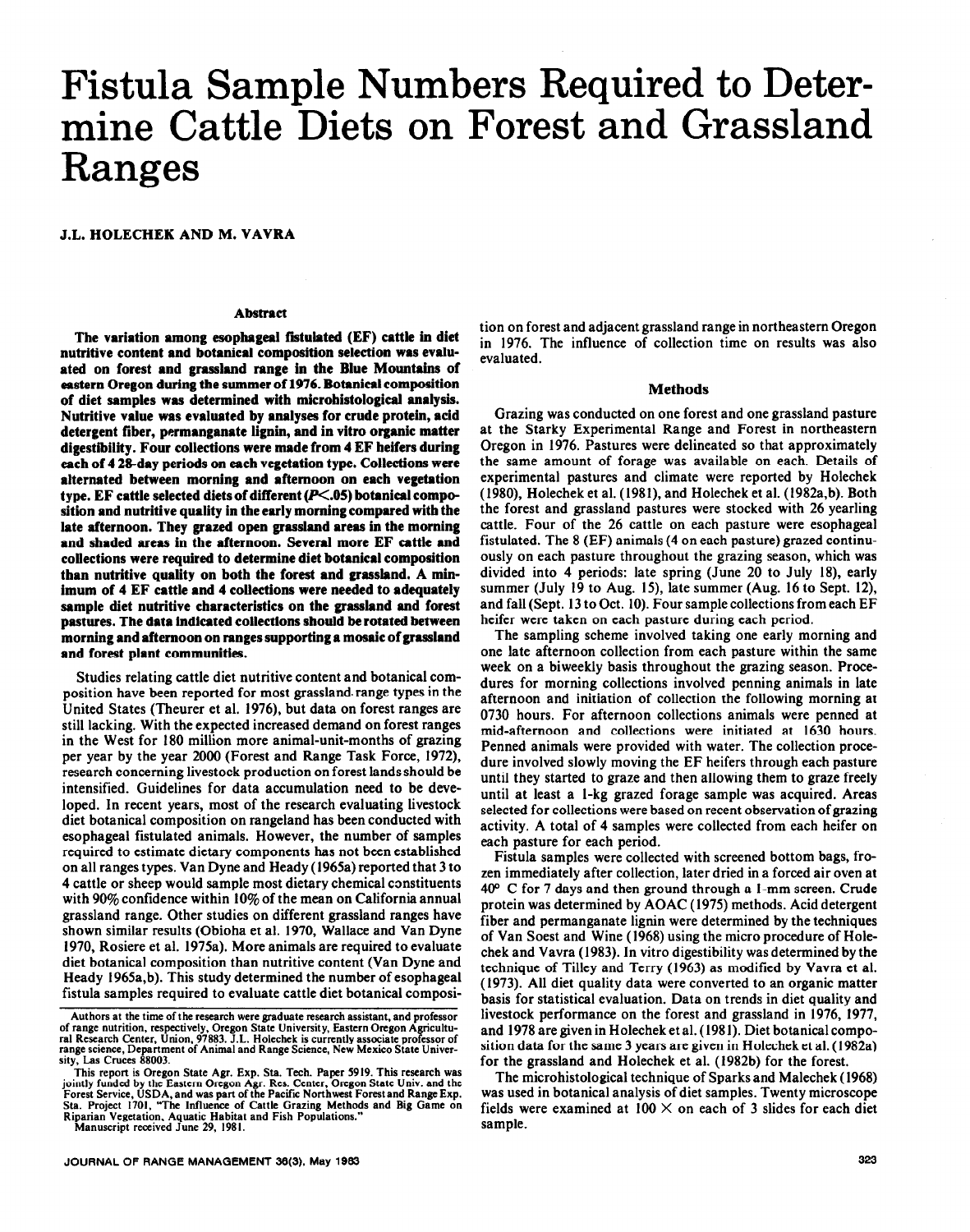Differences in botanical and chemical composition of livestock diets between morning and afternoon within the forest and grassland pastures were evaluated using analysis of variance. The number of diet samples required for a given precision level in each vegetation type for each period was calculated using the formula of Stein (1945):

$$
N=\frac{(t^2)(s^2)}{d^2}
$$

In this formula  $N$  is the computed sample size,  $t$  is the tabulated value for the desired confidence level and the degrees of freedom of the initial sample,  $d$  is the half-width of the desired confidence interval, and  $s^2$  is the variance of the initial sample (Steel and Torrie 1960). Sums of squares associated with heifers and collections for each period were partitioned using a completely randomized analysis of variance. Heifer and collection variances were then calculated by the formula of Steel and Torrie (1960):

$$
S_m^2 = \frac{s^2}{n_1m} + \frac{s^2}{n_1}
$$

In this formula  $S<sub>m</sub>$  represents the minimum variance,  $n_1$  represents the number of heifers (4), m represents the number of collections (4),  $s<sub>4</sub>$  is the sum of squares for heifers, and  $s<sub>4</sub>$  is the sum of squares for collections. The minimum variance  $(S<sub>m</sub><sup>2</sup>)$  was used as the variance  $(s^2)$  in Stein's (1945) formula to estimate the total sample size; the variance for heifers  $(s_{\frac{1}{2}}/n_1)$  was used to estimate the number of heifers required; and the variance for collections  $(s_w/n_1m)$  was used to estimate the number of collections required. This procedure made it possible to determine the optimal number of individual cattle and collections needed for determinations of diet botanical composition and nutritive components on each vegetative type. Because of the small sample size (4 collections), collection variances were not further partitioned into variances associated with time of day.

## **Results and Discussion**

Cattle diet botanical composition on the 2 vegetation types was different ( $P\leq$ .05) between early morning and late afternoon collections. Because diet species interactions between period and time of day were generally nonsignificant  $(P>0.05)$ , data were pooled across periods (Table I). During most of the grazing season, temperatures were 28°C or more by noon. Cattle on both vegetation types preferred to graze in shaded areas in the late afternoon probably to escape the heat. Cattle in the afternoon grazed more

slowly and appeared to be less concerned with achieving fill compared with grazing in the early morning. In the morning open areas may have been preferred because they were warmer. Early morning temperatures were often near freezing and open areas were much warmer than forested areas due to more sunlight.

In this study, shrub species were relatively unavailable in the open grassland areas of both pastures, but were an important part of the understory in forested areas. About 20% of the grassland pasture supported a very open stand of ponderosa pine (Pinus *ponderosa)* with an understory of Idaho fescue *(Festuca idahoensis)* and common snowberry *(Symphoricarpos albus).* Cattle showed a strong preference for the interior or edges of these areas in almost all afternoon collections. In the morning they invariably chose to graze open grassland areas dominated by bluebunch wheatgrass *(Agropyron spicarum).* Forest cattle almost always grazed the forest openings dominated by Idaho fescue and bluebunch wheatgrass in the morning, but in the afternoon they utilized the more heavily forested areas dominated by elk sedge *(Carex geyeri)* and common snowberry in the understory and douglas fir *(Pseudotsuga menziesii)* in the overstory.

It appears fistula collections for diet botanical composition determination with cattle should be rotated between morning and afternoon on ranges supporting a mosaic of forest and grassland plant communities. Kirby and Stuth (1982) found that during the summer cattle in Texas preferred to graze in the shade of woody plants on post oak savannah range in Texas. Their study showed cattle consumed more forbs and shrubs during the afternoon than morning in this period. They concluded that research based on morning diet collections only might result in biased samples. Van Dyne and Heady (1965b) indicated that cattle grazed more selectively during the afternoon than mornings on California annual grassland range. Obioha et al. (1970) reported cattle selected more grass than forbs in the morning, but reversed this selection in the afternoon on grassland range in Nebraska.

The number of diet samples needed for botanical composition determination was much greater than for nutritive value (Tables 2 and 4). Others have reported similar findings using fistulated animals (Van Dyne and Heady 1965b, Galt et al. 1969, Harniss et al. 1975). High variability existed between both cattle and collections for minor species in the diet and only 60 microscope fields were examined per diet sample. Holechek and Vavra (1981) reported that this number of slides gave adequate precision  $(90\% \text{ confi-}$ dence,  $10\%$  of the mean) for species comprising  $30\%$  or more of the diet but was inadequate for species present in lesser amounts. Harniss et al. (1975) reported that a large number of diet samples was needed for botanical analysis of sheep diets in eastern Idaho to

|                      | Table 1. Mean percentage weight of important species in cattle diets pooled across the grazing season on the forest and grassland vegetation types in the |  |  |
|----------------------|-----------------------------------------------------------------------------------------------------------------------------------------------------------|--|--|
| morning and evening. |                                                                                                                                                           |  |  |

|                                           | Vegetation type and collection time |                 |              |                 |  |  |  |  |
|-------------------------------------------|-------------------------------------|-----------------|--------------|-----------------|--|--|--|--|
|                                           | Forest                              |                 | Grassland    |                 |  |  |  |  |
| <b>Species</b>                            | Morning                             | Evening         | Morning      | Evening         |  |  |  |  |
| Idaho fescue (Festuca idahoensis)         | 26 <sup>o</sup>                     | 16°             | $25^{\circ}$ | 37              |  |  |  |  |
| Bluebunch wheatgrass (Agropyron spicatum) | 13ª                                 |                 | 34           | 24 <sup>b</sup> |  |  |  |  |
| Elk sedge (Carex geyeri)                  |                                     |                 |              |                 |  |  |  |  |
| Sandberg bluegrass (Poa sandbergii)       |                                     |                 |              |                 |  |  |  |  |
| Miscellaneous grasses                     | $28^{\circ}$                        | 18 <sup>°</sup> | 24°          | 12°             |  |  |  |  |
| Total grasses                             | 71"                                 | 56 <sup>b</sup> | 86           | 76°             |  |  |  |  |
| Western yarrow (Achillea millefolium)     |                                     |                 |              |                 |  |  |  |  |
| Miscellaneous forbs                       | 14                                  | 18              |              |                 |  |  |  |  |
| <b>Total forbs</b>                        | 17                                  | 19              |              | 13              |  |  |  |  |
| Common snowberry (Symphoricarpos albus)   |                                     | 18 <sup>b</sup> |              |                 |  |  |  |  |
| Miscellaneous shrubs                      |                                     |                 |              |                 |  |  |  |  |
| Total shrubs                              |                                     |                 |              |                 |  |  |  |  |

<sup>ab</sup> Means for each row are different (P<.05). **t=trace.**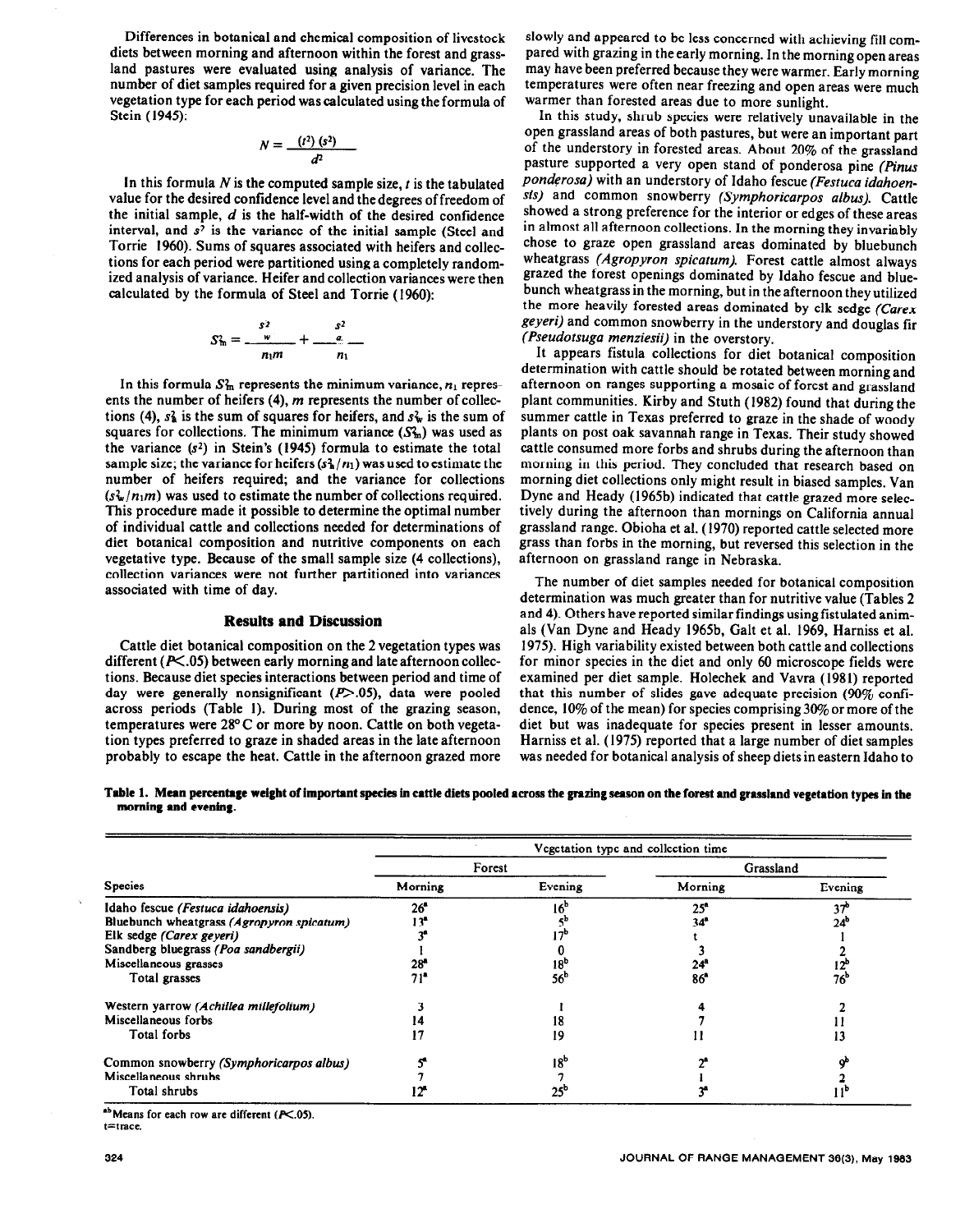**Table 2. The number of cattle diet samples required to determine botanical composition on forest and grrsslmd range.** 

| Vegetation type and period                |                |                      |                       |      |           |                |                 |                |      |                          |
|-------------------------------------------|----------------|----------------------|-----------------------|------|-----------|----------------|-----------------|----------------|------|--------------------------|
|                                           | Forest         |                      |                       |      | Grassland |                |                 |                |      |                          |
| Forage species                            | Late<br>summer | Early<br>spring      | Late<br>summer        | Fall | $\bar{X}$ | Late<br>spring | Early<br>summer | Late<br>summer | Fall | $\boldsymbol{\tilde{X}}$ |
| Idaho fescue (Festuca idahoensis)         | 227            | 105                  | 58                    | 145  | 134       | 164            | 26              | 30             | 31   | 63                       |
| Bluebunch wheatgrass (Agropyron spicatum) | 15             | 221                  | 281                   | 576  | 273       | 65             | 29              | 39             | 41   | 44                       |
| Sandberg bluegrass (Poa sandbergii)       | 894            | 700                  | 998                   | 1167 | 940       | 171            | 336             | 748            | 300  | 389                      |
| Total grasses                             | 13             | 28                   | 53                    | 19   | 28        | 16             | 8               | 6              |      | 9                        |
| Western varrow (Achillea millefolium)     | 467            | 480                  | 221                   | 106  | 319       | 257            | 193             | 285            | 314  | 262                      |
| Total forbs                               | 76             | 462                  | 97                    | 135  | 192       | 28             | 92              | 116            | 127  | 91                       |
| Common snowberry (Symphoricarpos albus)   | 90             | 141                  | 342                   | 197  | 193       | 294            | 79              | 313            | 584  | 318                      |
| Total shrubs                              | 143            | 134                  | 149                   | 68   | 124       | 104            | 26              | 50             | 73   | 83                       |
|                                           |                |                      | Number of animals     |      |           |                |                 |                |      |                          |
| Total grasses                             | 4              | $\ddot{\phantom{0}}$ | 9                     |      | 6         | 4              | 2               | $\overline{2}$ |      | 2                        |
| Total forbs                               | 9              | 24                   | 12                    | 13   | 15        |                | 10              | 13             | 13   | 10                       |
| Total shrubs                              | 11             | 13                   | 14                    | 10   | 12        | 14             | 8               | 8              | 7    | 9                        |
|                                           |                |                      | Number of collections |      |           |                |                 |                |      |                          |
| Total grasses                             | 3              | 5                    | 6                     | 4    | 4         | 4              | 4               | 3              | 4    |                          |
| Total forbs                               | 8              | 20                   | $\mathbf{11}$         |      | 13        | 4              | 9               | 9              | 10   | 9                        |
| Total shrubs                              | 13             | 10                   | $\mathbf{1}$          | 7    | 10        |                |                 | 6              | 10   | 9                        |

achieve adequate precision **(90%** confidence, 10% of the mean) for minor botanical constituents of the diet when microhistological analysis was used. Van Dyne and Heady (1%5a) reported that as many as 9 cattle would be required to sample forage classes on California annual grassland range. Galt et al. (1969) reported that 6 steers would adequately estimate the predominate grass species in the diet on semidesert grassland range in Arizona. Based on data presented herein, we believe that at least 5 cattle and 6 collections are needed to adequately (90% confidence, 10% of the mean) sample forage classes, but many more animals and collections may be needed for major dietary species. It may be impractical to sample species comprising less than 30% of the diet with adequate precision (90% confidence, 10% of the mean). Sampling limitations should be recognized by researchers when they interpret diet botanical composition data from fistulated animals. In our study too few cattle and collections may have been used for reliable estimates of variances associated with diet botanical composition.

Cattle diets on both vegetation types were consistently higher in crude protein (CP) in the afternoon compared to the morning (Table 3). The high CP content of afternoon compared to morning diets is attributed to afternoon preference by cattle for forested areas where forage was more succulent and less advanced phenologically compared to grassland areas. Cattle also appeared to graze more slowly and selectively in the afternoon. Insects were of minor importance on both the forest and grassland pastures and did not appear to influence where the cattle grazed. Van Dyne et al. (1964) on southwestern Montana bunchgrass range and Bedell ( 1979) on grass-clover pastures in Oregon reported little difference in CP content between morning and afternoon cattle diets. In contrast, Van Dyne and Heady (1965a) on California annual grassland range and Kirby and Stuth (1982) on Texas post oak range reported the CP content of cattle diets was higher in the afternoon

**Table 3. Nutritive quality of cattle diets on the forest and grassland in the morning and evening.** 

|                                                                                                | Vegetation type                                      |                                                                     |                                        |                                  |  |  |  |  |  |
|------------------------------------------------------------------------------------------------|------------------------------------------------------|---------------------------------------------------------------------|----------------------------------------|----------------------------------|--|--|--|--|--|
|                                                                                                | Forest                                               |                                                                     | Grassland                              |                                  |  |  |  |  |  |
| Nutritive measurement                                                                          | Morning                                              | Evening                                                             | Morning                                | Evening                          |  |  |  |  |  |
| Crude protein %<br>Acid detergent fiber %<br>Permanganate lignin %<br>In vitro digestibility % | $10.8^*$<br>$58.2^{\circ}$<br>$14.7^{\circ}$<br>57.2 | 13.1 <sup>b</sup><br>54.7 <sup>b</sup><br>18.0 <sup>b</sup><br>57.8 | $11.6^{\circ}$<br>56.9<br>13.7<br>58.6 | $13.1^b$<br>57.7<br>15.0<br>57.5 |  |  |  |  |  |

 $h, b$ Means for each row are different ( $P \le 0.05$ ).

than morning. Our study and that of Kirby and Stuth (1982) are consistent in showing that in vitro organic matter digestibility diurnal differences in cattle diets are not significant  $(P>0.05)$ . Our results suggest that collections with fistulated cattle for determination of diet quality should be rotated between morning and afternoon on ranges supporting a mosaic of forest and grassland communities.

We believe that at least 4 cattle and 4 collections are needed to adequately sample nutritive quality on the ranges studied (Table 4). Van Dyne and Heady (1965a) reported that 2 steers would adequately (90% confidence, 10% of the mean) sample most diet nutritive parameters on California annual grassland range. Rosiere et al. (1975) reported that 4 to 6 steers were needed (90% confidence, 10% of the mean) to evaluate diet nutritive content of semi-desert range in southcentral New Mexico. Data reported by Wallace and Van Dyne (1970) suggested that 3 to 4 steers were needed to evaluate diet nutritive quality on sandhill range in Colorado (90% confidence, 10% of the mean).

## **Conclusions**

Results of Van Dyne and Heady (1965a,b), Kirby and Stuth (1982), and the present study show diurnal differences can occur in cattle diet botanical composition and nutritive quality. It is important to recognize that different range ecosystems have different climatic and vegetational characteristics which change throughout the year. Therefore researchers must give careful consideration to selection of the best sampling time or times for their situation. If evaluation of relative differences in diets between pastures is the main concern, consistency in sampling time or times is of critical importance.

Length of collection time appears to have considerable influence on variability between fistulated animals based on qualitative observations made by the authors. Cattle in our study were allowed a grazing period of at least 30 minutes and usually much more during each collection which resulted in an accumulation of a large volume of forage by each animal. Also this gave individual animals more opportunity to graze different areas within a pasture which minimized the effect of pasture plant community heterogeneity on results.

We believe the same fistulated animals should be kept on the same study pasture if at all possible when the study objective is to compare diet differences within or between years. This will avoid confounding grazing habits of individual animals with dietary differences caused by seasonal advance or climatic differences between years. In addition fistula samples will better represent the